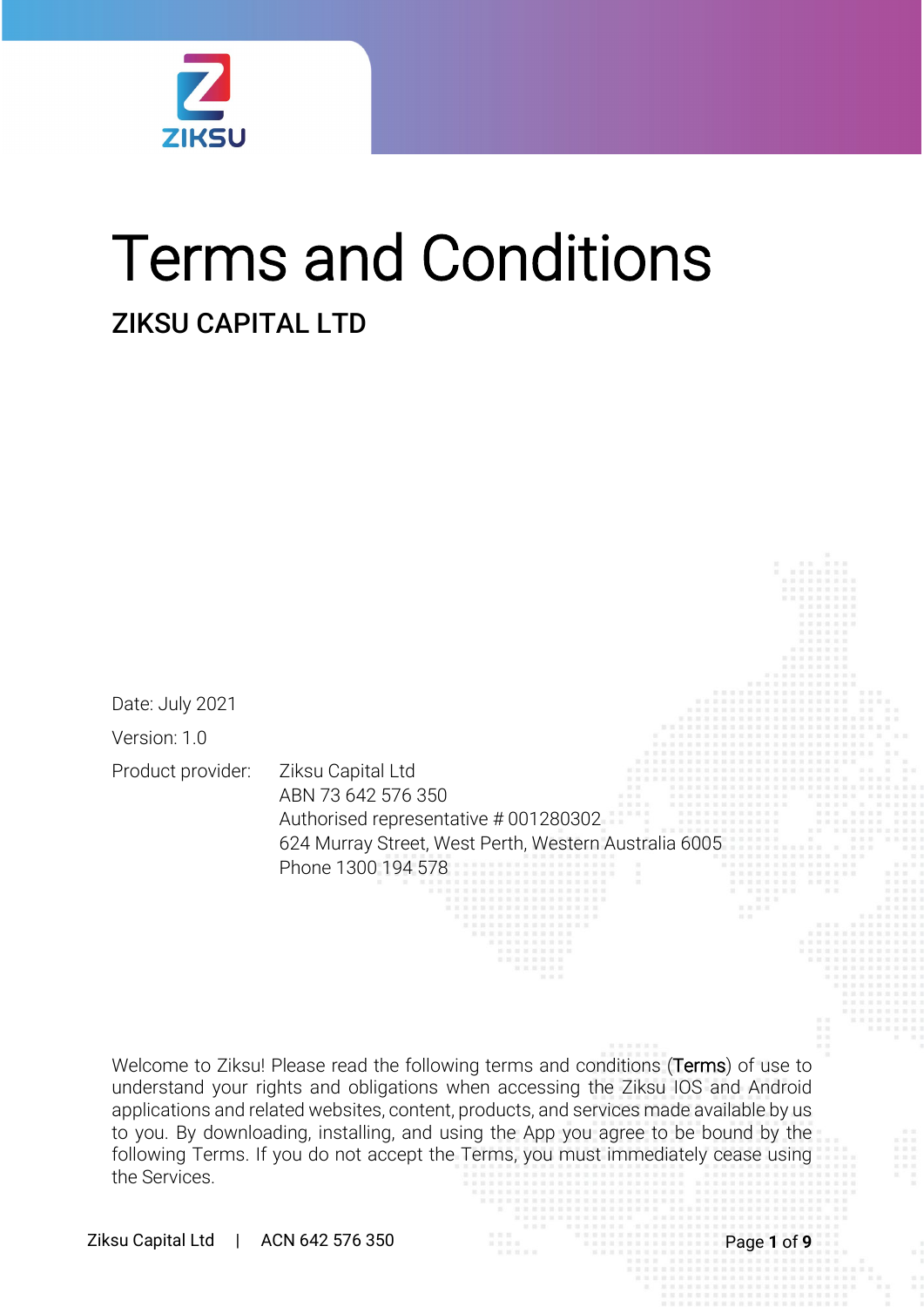

The App is wholly owned and operated by Ziksu Capital Ltd (ABN 73 642 576 350) and references in this agreement to 'Ziksu', 'we', 'our' or 'us' are to Ziksu Capital Ltd depending on the context. References to 'you' or ''your' are references to the 'User' or 'Users' of our Services.

In these Terms, the expressions:

- App means the Ziksu IOS and Android mobile application operated by us.
- **Merchant** means the business or entity that accepts and processes payments from Users via our Services.
- **Services** means the Services we provide through our App or otherwise through our related websites, content, products, or services.
- Users means you i.e., the person making payments to the Merchant.

### **SCOPE**

Before using the Services, you must read and accept all the Terms and Conditions. We strongly recommend that you also access and read the hyperlinked information when you read the Terms. We reserve the right to amend these Terms from time to time. Amendments will be effective as soon as changes are notified on our website or via the App. Your continued use of the Services following such notification constitutes agreement by you to be bound by these Terms as amended. You should regularly review these Terms. These Terms constitute the entire agreement between you and us with respect to our Services being delivered to you and supersede all prior agreements and understandings between you and us in connection with the Services.

# THE SERVICES

The Services we provide constitute a mobile application and related platform that enables:

- Merchants to list and promote their businesses.
- Users to make a payment to Merchants or anyone using Ziksu QR Code or PayID.
- Users and/or Merchants to request and receive payments using Ziksu QR Code or PayID.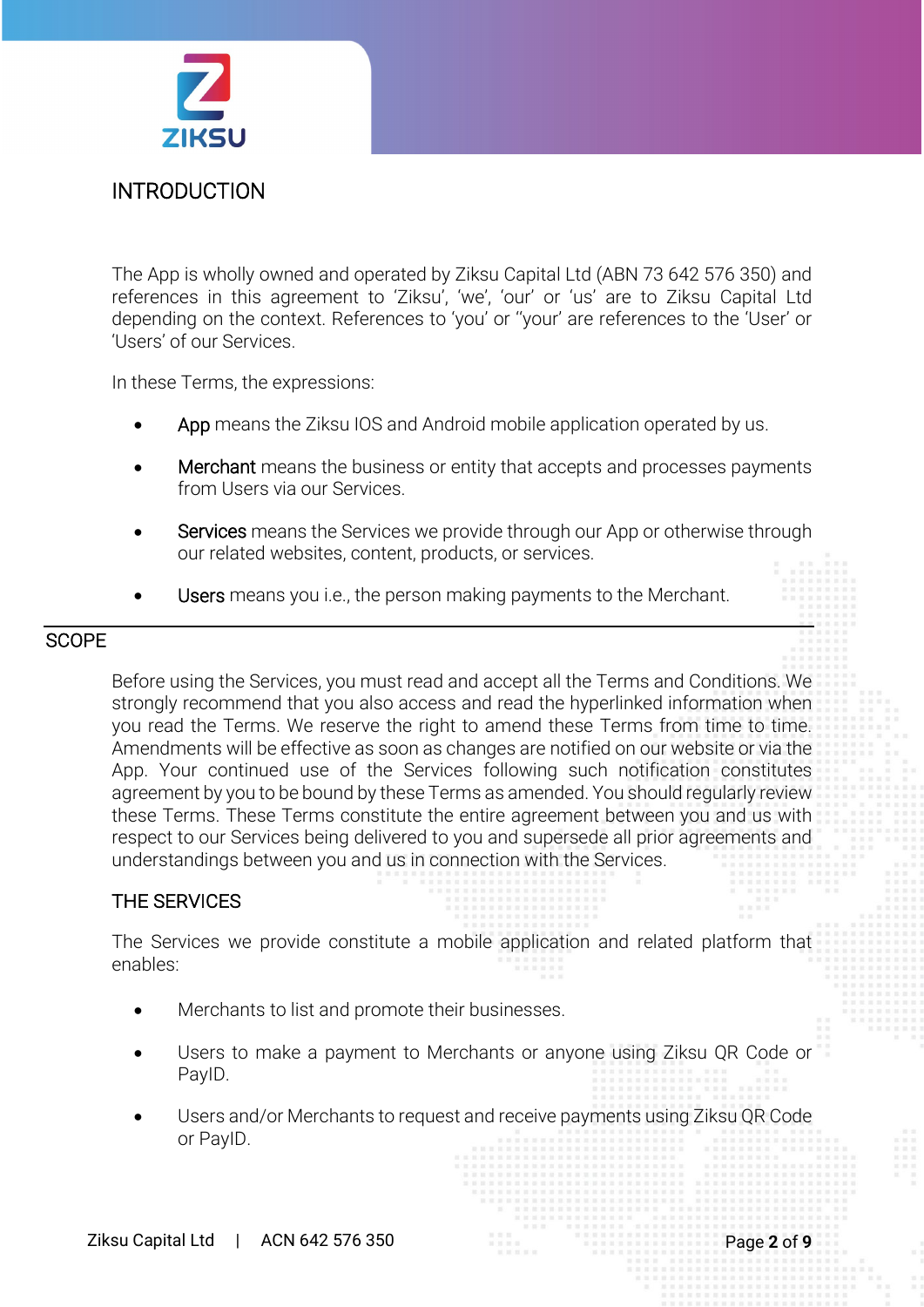

Subject to your compliance with these Terms, we grant you a personal, revocable, limited, non-exclusive, non-transferable, licence to download and install, access, and use the App to use the Services for personal, non-commercial use on your personal mobile device, provided you comply with these Terms. You have no right to sublicense the licence granted in this clause.

If you access or download our App from the Apple App Store, you agree to any Usage Rules as outlined in the App Store Terms of Service. If you access or download our App from the Google Play Store, you agree to the Android, Google Inc. Terms and Conditions including Google Apps Terms of Service, which are available at [https://www.google.com/accounts/hosted/en/standard\\_terms.html.](https://www.google.com/accounts/hosted/en/standard_terms.html)

To fully utilise our Services, you must register for and maintain an active Ziksu digital transaction account (Account) and in order to obtain an Account, you must:

- be an individual or a director acting on behalf of a company (and if a company, provide requested details about the company you are acting on behalf of and confirm that you are authorised to act for an on behalf of the company)
- Have current Australian photo identification, OR a current foreign passport (with a valid Australian visa)
- be registered from within Australia with an Australian residential address
- be at least 18 years old, but if you are under 18 you must also have your parent or legal guardian's permission to use the Services and to accept these Terms
- have and provide the details of a current bank account with an Australian bank or other financial institution
- use the App with a compatible Android or iOS mobile device
- only possess one personal and business Ziksu digital transaction account and link your mobile number to one username, unless authorised by us. Sale, resale, transfer, or trading of your Account is prohibited
- nominate a passcode for your account and always keep your username and passcode private and secure, in the same way as a cardholder would a banking password or PIN, (i.e., not sharing it with anyone, not keeping a record of it with your device and not choosing an obvious password such as your date of birth or name)
- keep your device safe and secure (including by locking it when not in use or when it is unattended, installing up-to-date antivirus software, and removing the App and any stored username or password before disposing of the device.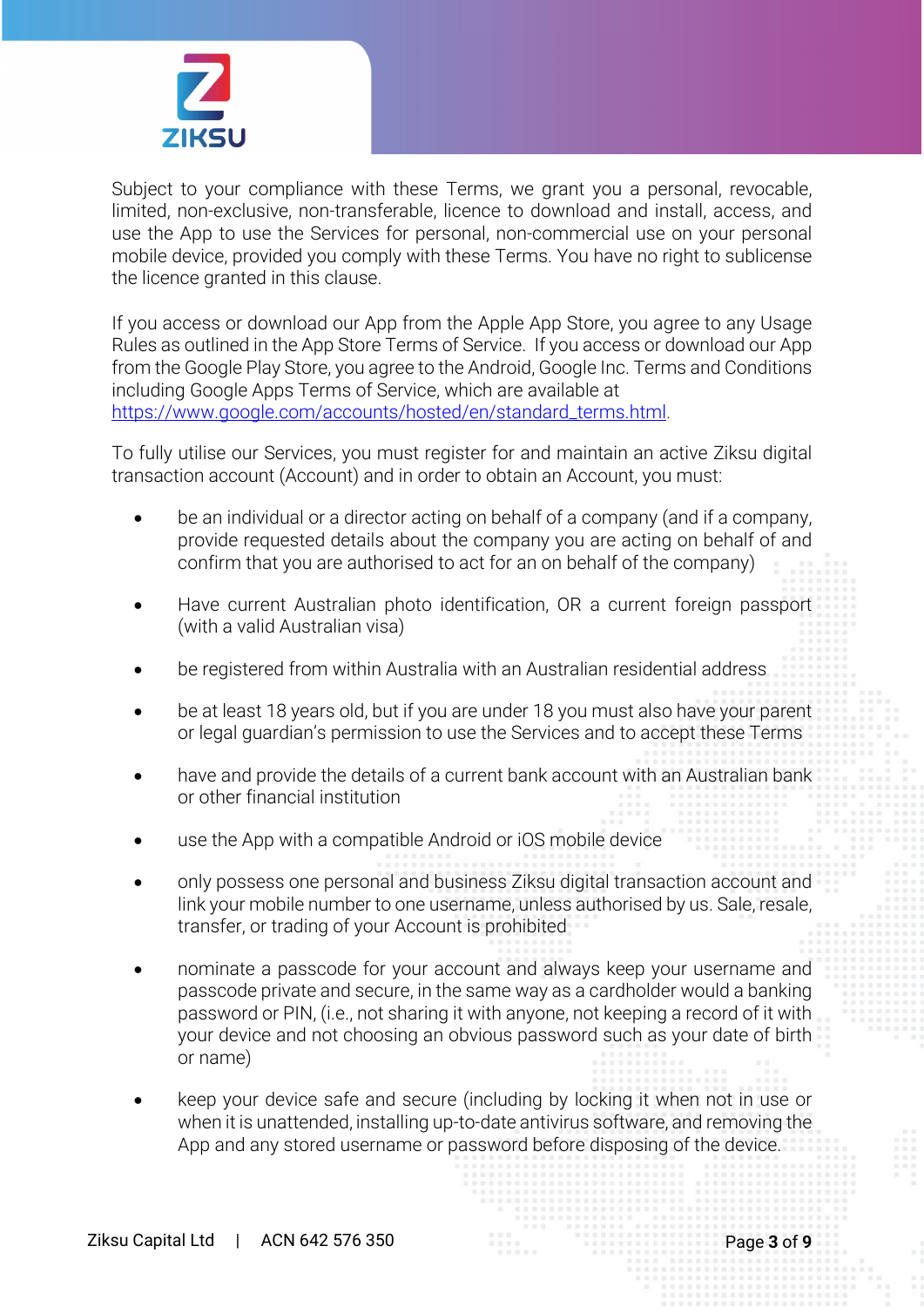

- ensure that all information you provide or upload to the App is truthful and complete, is not misleading, deceptive or materially inaccurate in any way, and that the uploading is compliant with all applicable laws
- acknowledge the application of the Australian anti-money laundering and counter-terrorism financing laws and regulations and you warrant that you are not in a location that is subject to any government sanctions.
- agree to comply with all applicable laws when using the services and only use the services for lawful purposes, and not infringe any laws, third party rights or our policies.
- provide us with and maintain accurate, complete, and current information including a valid email address, phone number, and at least one valid payment method, being a current Australian bank account. If you fail to maintain accurate, complete, and current information, your access to the services may be restricted, suspended or cancelled.
- provide proof of identify to access or use the services when requested and you agree that you may be denied access to use of the services if you fail or refuse to provide such proof of identify.

We assume that any person using the services with your username and password is you or is authorised by you. You are solely responsible for any activity that occurs on your Account.

Please contact us immediately if you suspect a security breach in relation to your device or computer system or that an unauthorised person has used your passcode or other credentials to access the services

If we receive a report regarding a security breach or unauthorised use by you, we will suspend your use of the Services to protect you from further loss or liability. We will not be liable for any security breaches or unauthorised transactions conducted using the Services.

You are responsible for the use and safety of your account, and you are liable for all transactions made through your account.

# PROPER USE

You are prohibited from undertaking any act that we reasonably consider to be inappropriate, or which is unlawful or prohibited by any laws applicable to the services, including but not limited to any act which would constitute a breach of privacy, using the services to defame us, our officers or employees or any other person or for fraudulent purposes.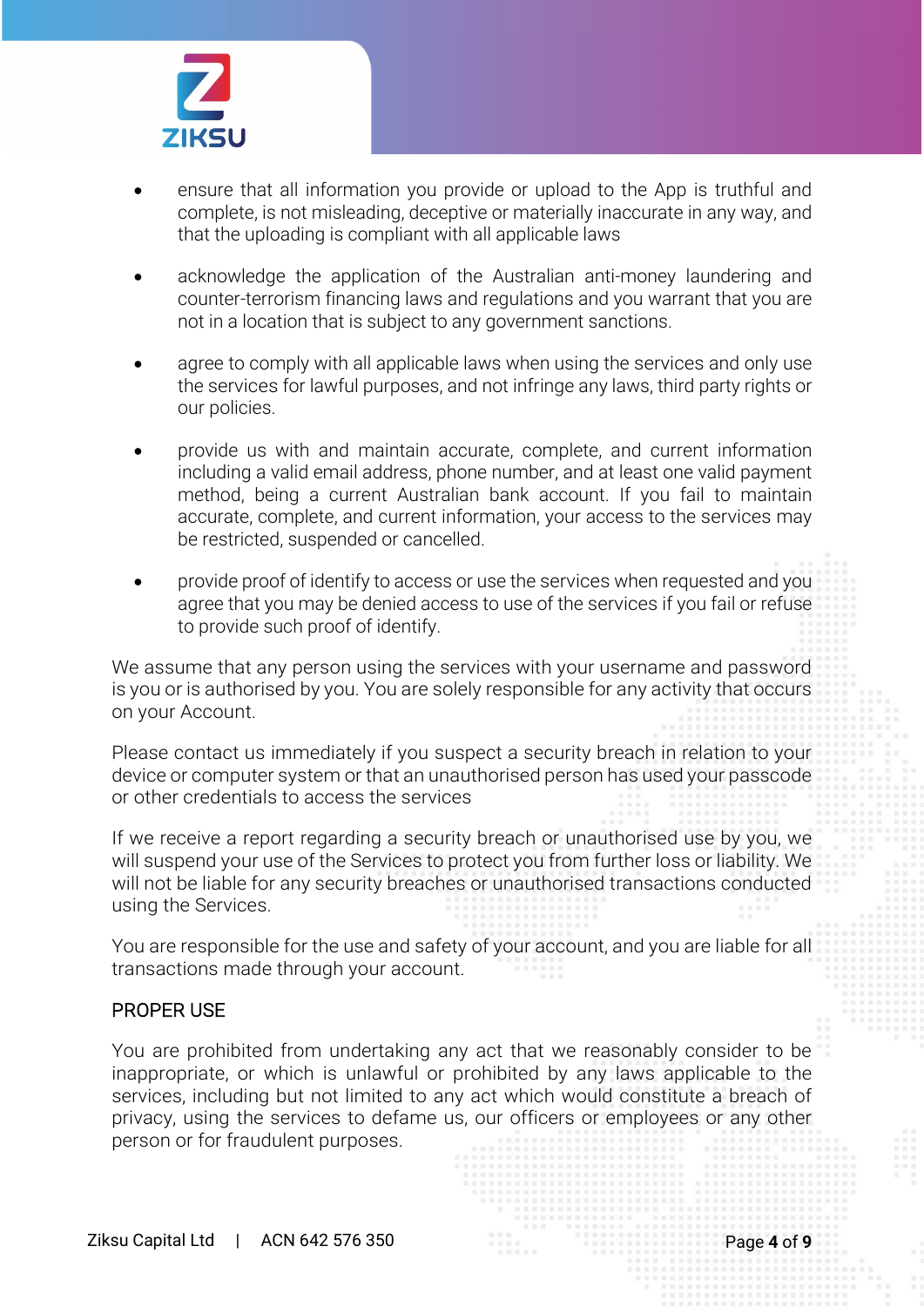

You must not:

- modify, copy, distribute, transmit, display, perform, reproduce, publish, license, commercially exploit, create derivative works from, transfer, or sell any content, software, products, or services contained within or derived from the Services without our prior written approval.
- reverse engineer the code contained in the Services or upload files which contain viruses or malware which may cause damage to our property or the property of other individuals or post or transmit to the Services any material which we have not authorised including material which is, in our sole opinion, likely to cause annoyance, or which is racist, defamatory, obscene, threatening, pornographic or otherwise or which is detrimental to or in violation of our security protocols.
- create internet links to the Services, or 'mirror' the Services on any other server or wireless or internet-based device.
- build a product using similar ideas, features, functions, or graphics or copy any such materials contained in the Services.
- damage, disrupt, interfere with, impair the operation of or misuse the Services, including by data mining, hacking, data harvesting or scraping or using similar data gathering and extraction tools in respect of the services.
- launch any automated program or script, including web crawlers, web robots, web indexers, bots, viruses or worms or any program which makes multiple server requests per second or impairs the operation and/or performance of the services; or
- use any device, software or routine intended to damage or interfere with the proper working of the Services or to intercept or sequester any system, data, images, or other multimedia elements from the services.

# **FFFS**

There is no setup fee, monthly fee or account keeping fees for any personal or business digital transaction account. Some transaction fees may apply, e.g., for transferring money out of your Ziksu account via PayID. All fees payable on transactions from personal to business accounts, e.g., making a purchase, are paid to us by the Merchant. For all other applicable fees, please read our combined FSG & PSD available on our website.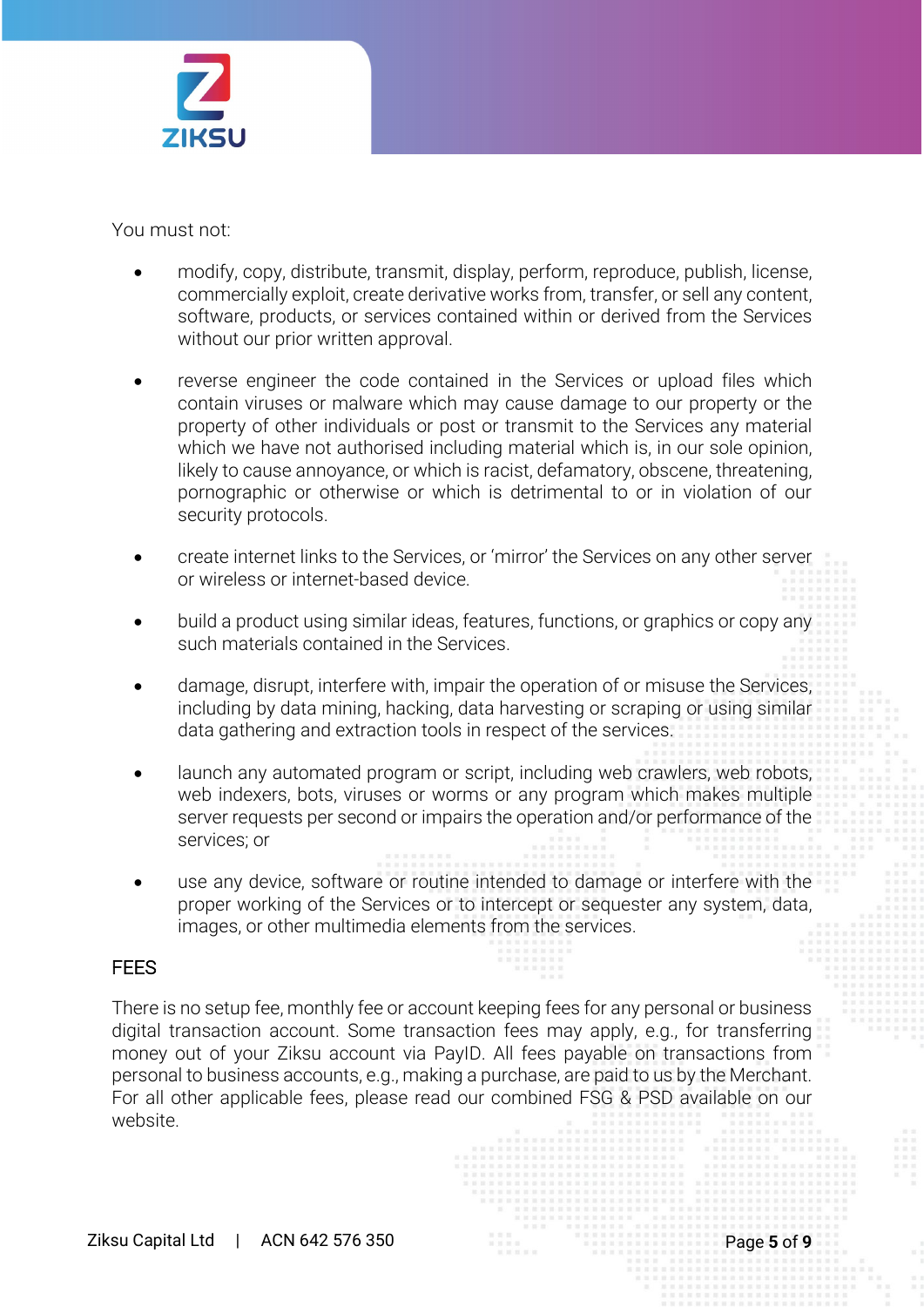

# PAYMENTS

When using the service to make a payment or transfer funds, pleasure ensure that you are paying the correct amount to the correct recipient/ Merchant. To ensure a smooth and accurate transaction, we require you to provide a valid payment method and enable notifications on your device to receive confirmation of your payment in real-time.

# SERVICE ACCESS

We will endeavour to ensure that our services are always made available to you. However, we are not under any obligation to do so and will not be liable if the services are unavailable at any time or for any period. Your access to the services may also be restricted or suspended temporarily, at any time and without notice to you, to allow for repairs, maintenance or the introduction of new facilities or services.

# BREACH AND TERMINATION

Without limiting other remedies available to Ziksu at law, in equity or under this agreement; we may, without notice to you and in our sole and absolute discretion, issue you a warning, temporarily suspend, indefinitely suspend, or terminate your account and refuse to provide our services to you if:

- we suspect that you have breached these Terms or any applicable law.
- we are unable to verify your identity based on the information you provide to us.
- we believe that there has been a security breach or unauthorised use of your account.
- we reasonably suspect you have committed fraud.
- required by applicable laws (such as anti-money laundering and counterterrorism financing laws or regulations, or sanction laws).
- directed to do so by your credit or debit card provider (e.g., in circumstances of suspected fraud).
- your conduct impacts on our brand reputation or violates our rights or those of another party, or
- we believe your actions may cause loss, damage, or otherwise unlawfully harm you, our users, third parties or us, our related corporate bodies or affiliates, our directors, employees, or agents.

You may also cancel your account by notifying us, at any time, however, once terminated or cancelled, it cannot be re-activated, without our agreement.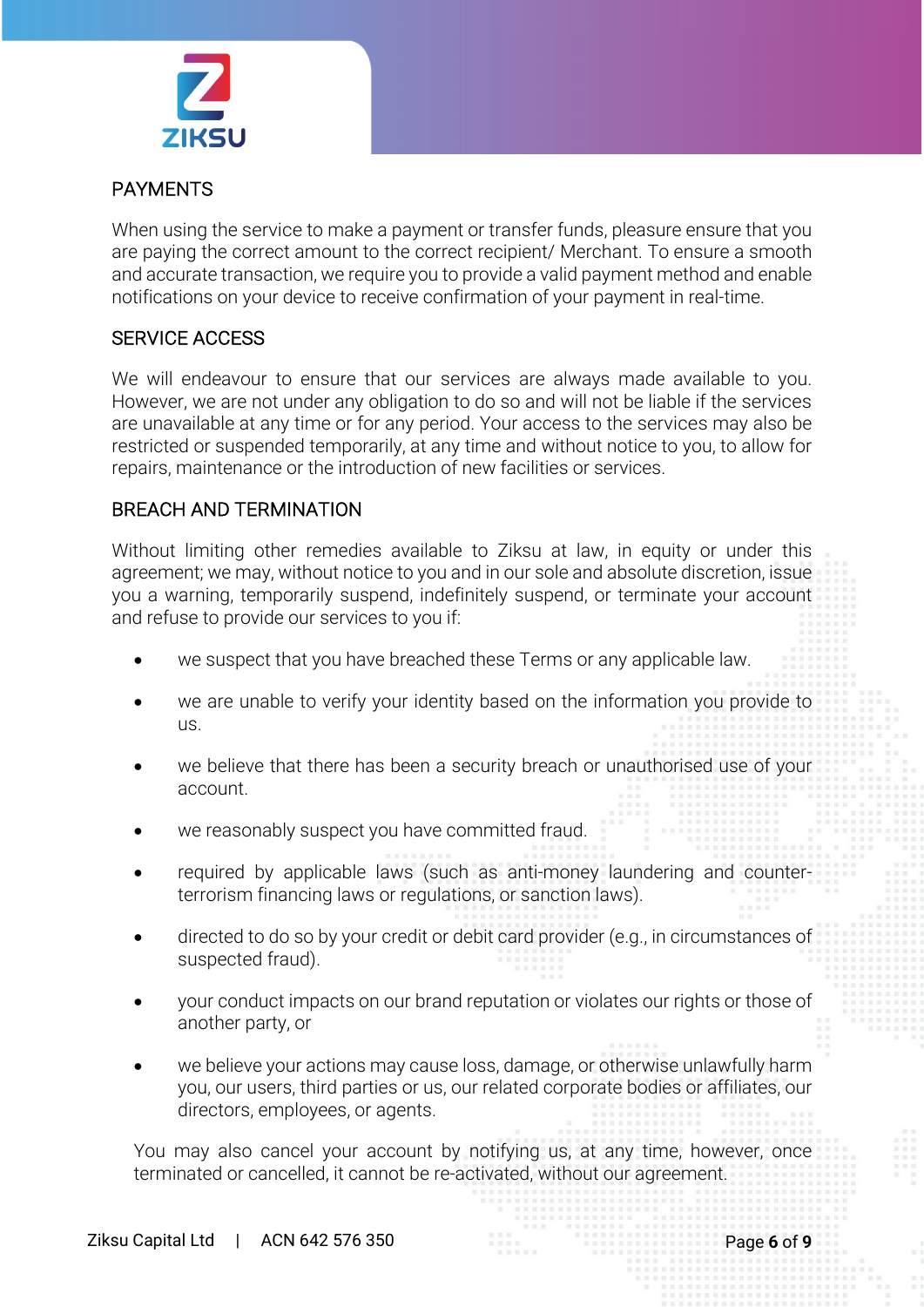

#### PRIVACY

We do not provide your personal information to third parties for their marketing purposes without your explicit consent. We use and handle your personal information only as described in our Privacy Policy, which is available on our website. We view protection of our users' privacy as a very important principle. You can access and modify the information you provide us and choose not to receive certain communications by signing into your account. We use third parties to verify and certify our privacy principles. If you object to your information being transferred or used in this way, please do not use our services.

If Ziksu provides you with information about another user, you agree you will use the information only for the purposes it is provided to you. You may not disclose, sell, rent, or distribute a user's information to a third party for purposes unrelated to the services.

Additionally, you may not use information for marketing purposes, via electronic or other means, unless you obtain the consent of the specific user to do so.

# SECURITY OF INFORMATION

No data transmission over the internet can be guaranteed as totally secure. Whilst we strive to protect such information, we do not warrant and cannot ensure the security of any information which you transmit to us. Any information which you transmit to us is transmitted at your own risk. Once we receive your transmission, we will take reasonable steps to preserve the security of such information.

# INDEMNITY

You hereby indemnify us (and our officers, directors, employees, agents, subsidiaries, and joint ventures) against any claim or demand, including legal fees and costs, made against us by any third party due to or arising out of your breach of the Terms, or your infringement of any law or the rights of a third party while using the services.

Without limiting any other provision of this clause, you shall pay to us any amount payable in respect of the indemnity promptly upon demand for payment by us.

#### INTELLECTUAL PROPERTY RIGHTS

We own all Intellectual Property Rights in and to the App and its proprietary technology, including its software (in source and object forms), algorithms, user interface designs, architecture, and documentation (both printed and electronic), and network designs, including any modifications, improvements, and derivative work thereof. This agreement does not transfer any ownership rights in the App and its proprietary technology from Ziksu to the Users.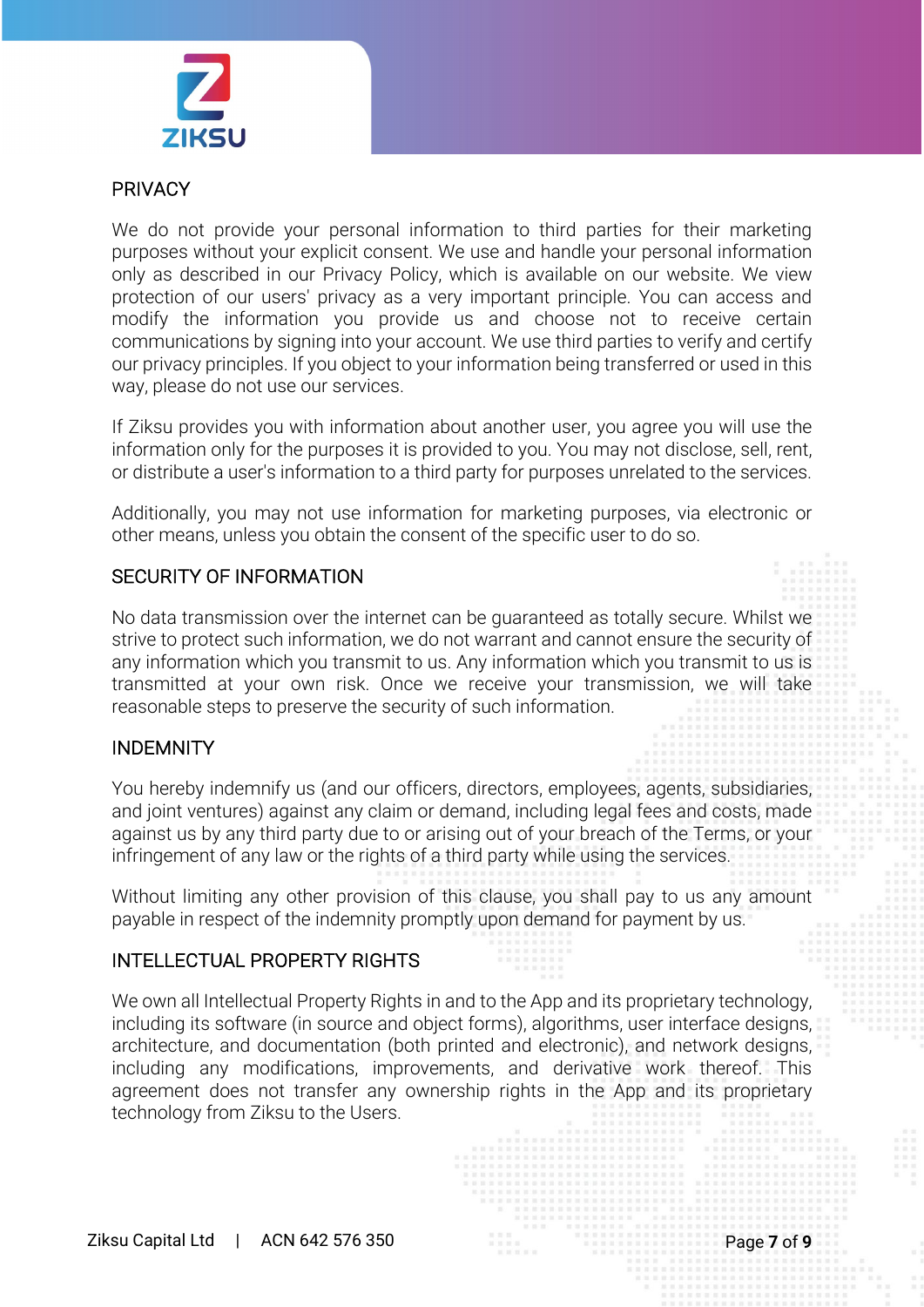

You do not have any right to our Services, including the App, other than the right to use them in pursuant to the licence granted in accordance with these Terms. Except as may be permitted by law or by Ziksu. You cannot use, distribute, reproduce, modify, copy, adapt, translate, create derivative works from, transfer, loan, rent, sublicense, sell, frame or otherwise re-publish or redistribute, publicly perform or publicly display any part of our App, Services and included software. You must not reverse engineer, decompile, disassemble, or attempt to extract the source code of the App.

# **NOTICES**

Legal notices must be served on Ziksu's registered office (in the case of Ziksu) or to the email address you provide to Ziksu during the registration process (in your case). Notice will be deemed given 24 hours after email is sent, unless the sending party is notified that the email address is invalid or that the email has not been delivered. Alternatively, we may give you legal notice by mail to the address provided by you during the registration process. In such case, notice will be deemed given three days after the date of mailing.

Any notices to Ziksu's registered office must be given by registered ordinary post (or if posted to or from a place outside Australia, by registered airmail) or by email to Ziksu Capital Limited, 624 Murray Street, West Perth 6005 WA, Email: [info@ziksu.com](mailto:info@ziksu.com)

# LEGAL DISPUTES

If a dispute arises between you and Ziksu, our goal is to provide you with a neutral and cost-effective means of resolving the dispute quickly. We strongly encourage you to first contact us to seek a resolution. We will consider reasonable requests to resolve the dispute through alternative dispute resolution procedures, such as mediation or arbitration, as alternatives to litigation.

#### GENERAL

If any of these terms are held to be invalid or unenforceable, such provision will be severed and the remaining provisions will remain in effect. In our sole discretion, we may assign our rights and obligations under these Terms to another entity.

Headings are for reference purposes only and do not form part of this agreement.

Our failure to act on a breach by you or others does not waive our right to act on subsequent or similar breaches.

We may amend this Agreement at any time by posting the amended terms on our website at <https://ziksu.com/> or by notifying you directly to the email address linked to your account. All amended terms will automatically be effective as soon as they are posted. If you do not accept the changes, you should terminate your account.